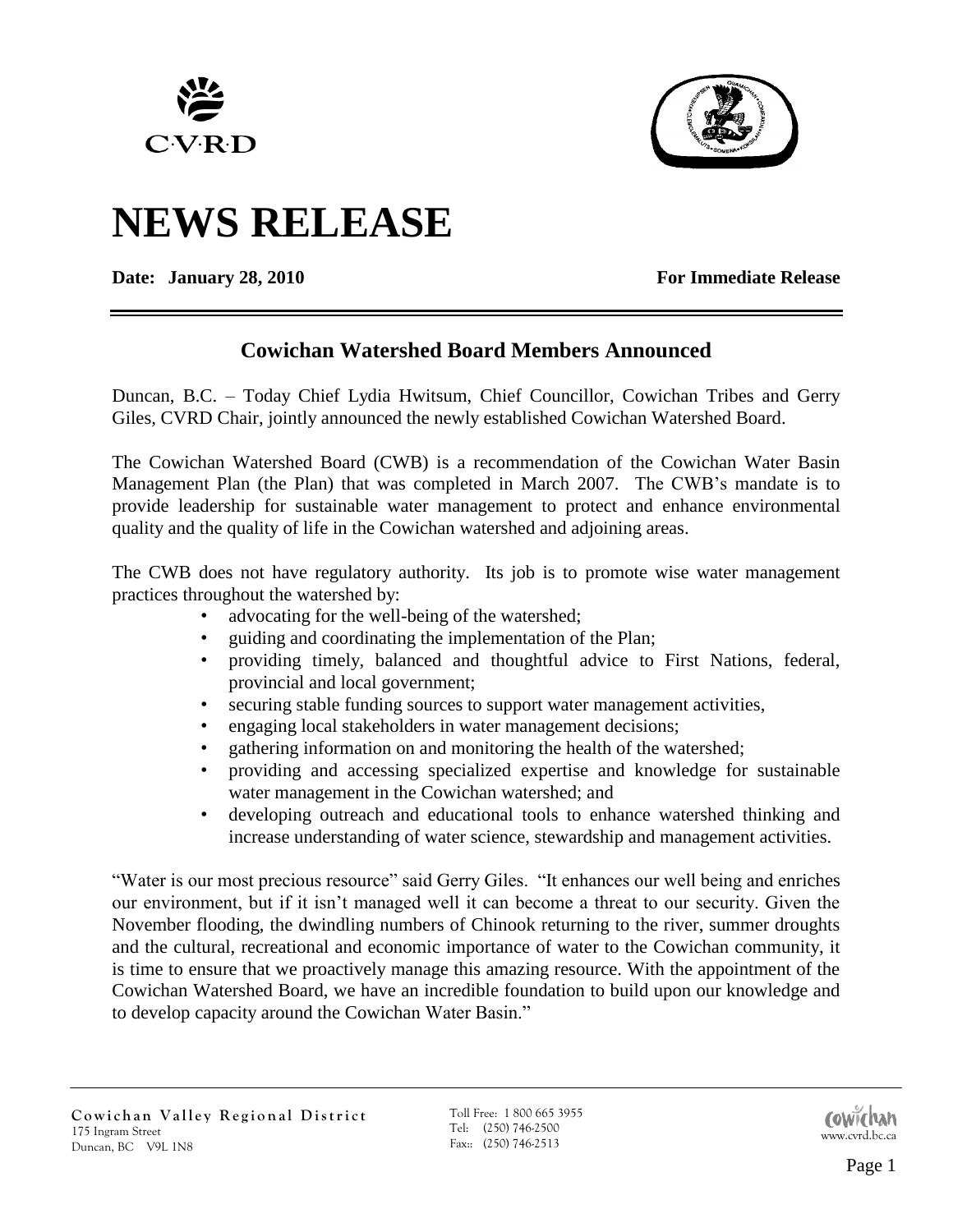



Lydia Hwitsum spoke of the spiritual, cultural and ceremonial importance of the watershed to the Cowichan people. "Water is a shared resource; it is the life blood of our communities. Cowichan is committed to working towards the success of this important initiative. When Cowichan Tribes and the CVRD hosted John Slater the Provincial Parliamentary Secretary for Water Supply and Allocation for a water day this past fall we stressed the importance of establishing this cooperative venture. Clearly from the caliber of their recommended appointments both the Ministry of Environment and Federal Fisheries are taking this initiative very seriously."

Rob Hutchins was clearly pleased to have been named a Co-chair of the Board with Chief Lydia Hwitsum. "With the establishment of this board we are breaking new ground both in the Cowichan Valley and in British Columbia. We have an important challenge before us, and I am optimistic that through this endeavour we will become better water stewards and in turn develop a model of effective water management for others to follow throughout the province."

The CWB has 12 members.

- Three appointed from among CVRD directors
	- Mayor Rob Hutchins, Ladysmith, Co-chair
	- Lori Iannidinardo, Director Area D
	- Klaus Kuhn, Director Area I
- Two appointed from Cowichan Tribes Chief and Councillors
	- Chief Lydia Hwitsum, Co-chair
	- Darin George, Councillor
- Four appointed jointly by Cowichan Tribes and the CVRD
	- The Honourable David Anderson
	- Mayor Ross Forrest, Lake Cowichan
	- Dr. Bruce Fraser
	- Tim Kulchyski
- One recommended by the Department of Fisheries and Oceans
	- Don Radford
- Two recommended by the Ministry of Environment
	- Dr. Lorna Medd
	- David Slade

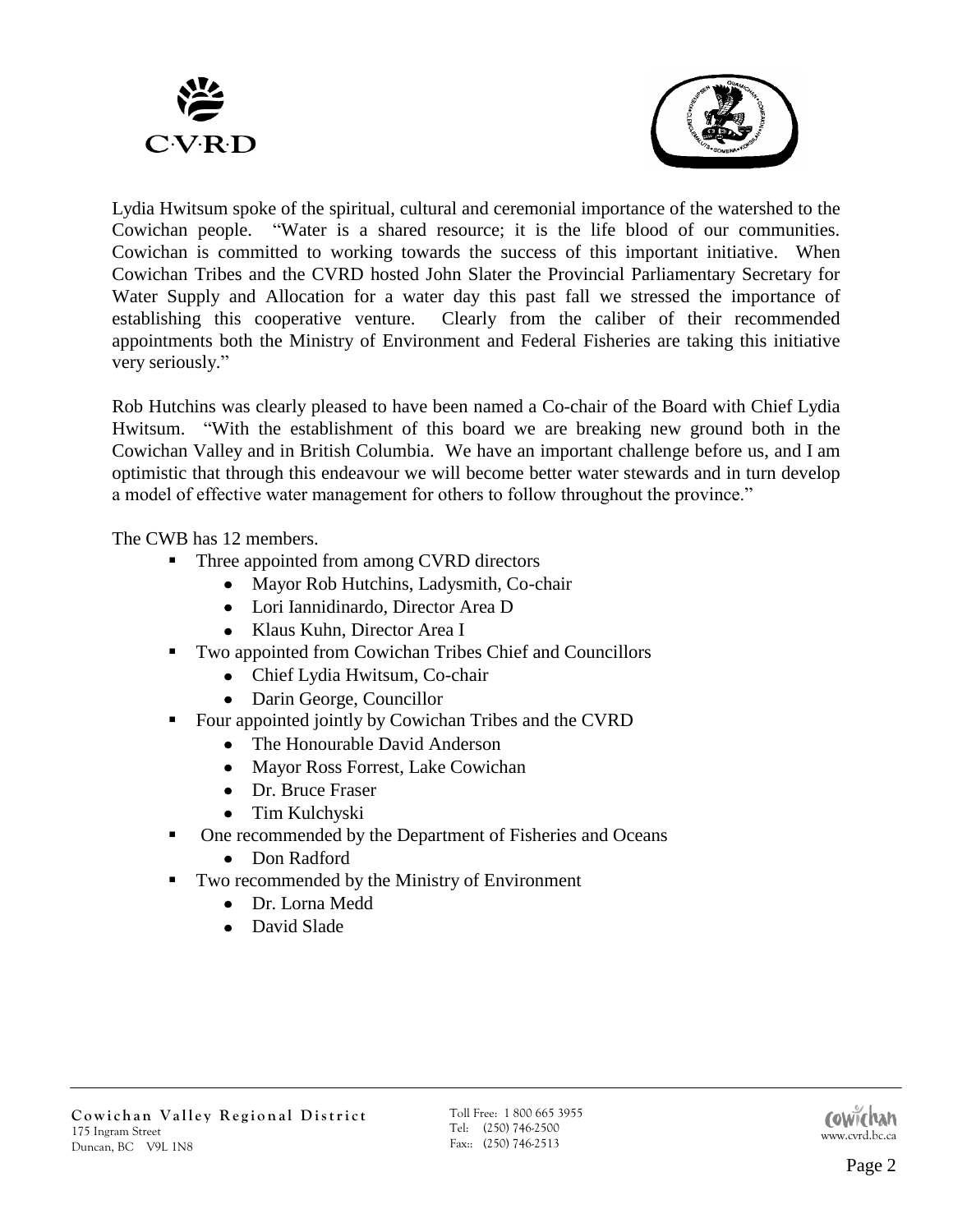



The CWB's first meeting will be at 6 p.m. on February 3, 2010 at the CVRD Boardroom in Duncan.

CWB member bios are attached

- 30 -

**Contacts:**  Lydia Hwitsum, Chief Councillor, Cowichan Tribes and CWB Co-Chair (250) 748-3196 Gerry Giles, CVRD Chair, (250) 701-1756 Rob Hutchins, CWB Co-Chair (250) 210-1471

Toll Free: 1 800 665 3955 Tel: (250) 746-2500 Toll Free: 1 800 665 3955<br>
Tel: (250) 746-2500<br>
Fax:: (250) 746-2513<br>
www.cvrd.bc.ca

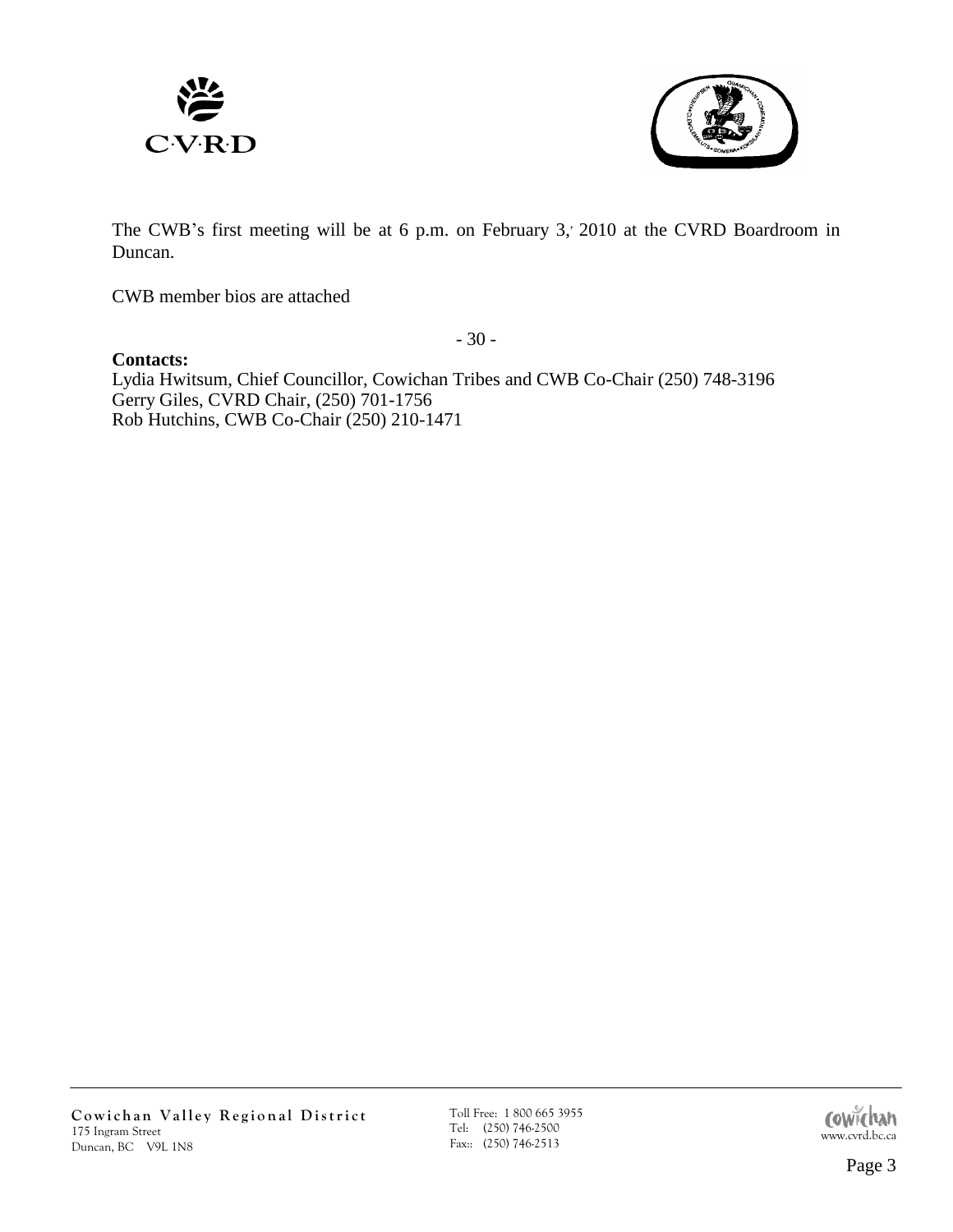



# **Attachment**

# **Cowichan Water Board Member Bios**

#### **Mayor Rob Hutchins -Ladysmith**

Rob Hutchins is currently serving his sixth term as Mayor of the Town of Ladysmith, having first been elected in 1993. He has also served as a Director on the Board of the Cowichan Valley Regional District since 1993, including two years as its Chair. Mr. Hutchins is currently both a teacher and counsellor. He also operates a small business with his family – "The Old Town Bakery" in the heart of downtown Ladysmith.

#### **Chief Lydia Hwitsum - Cowichan Tribes**

In December 2009 Lydia Hwitsum was elected Chief Councillor, Cowichan Tribes for the third time. Lydia has also worked as a Political Executive with the First Nations Summit and a Principle with Hwitsum Consulting. She has volunteered her time with the Minerva Foundation, the International Centre for Human Rights and Democratic Development, the Valley Native Friendship Centre, and the Indian Home Makers Association.

#### **Lori Iannidinardo – Director CVRD Area D**

Lori Iannidinardo was elected an Area Director in November 2008. She has lived in the Cowichan Bay area for over 40 years. Lori has been an active volunteer for the betterment of local schools, parks and recreation local planning and the Cowichan Bay area. She has been particularly active in the local food movement. Recently she helped lead Cowichan Bay to become the first community in Canada to gain International Cittaslow status.

#### **Klaus Kuhn - Director CVRD Area I**

Klaus became an Area Director in 2008. He retired from a career as a financial planner in Campbell River to live on the shore of Lake Cowichan in 2000. Prior to becoming an Area Director, Klaus chaired his local Advisory Planning Commission. Klaus is an outdoor enthusiast pursuing hiking and water activities within the watershed.

#### **Darin George - Councillor, Cowichan Tribes**

Darin was elected as a Cowichan Tribes Councillor in December 2009. He also serves as the Alternate Director for CVRD Electoral Area E – Cowichan Station/Sahtlam/Glenora. Darin has lived on the Cowichan River all his life. He is passionate about angling and recreation and spends part of his year working as an angling guide. Darin is a strong advocate for a whole watershed approach to watershed management.

Toll Free: 1 800 665 3955 Tel: (250) 746-2500 Fax:: (250) 746-2500<br>Fax:: (250) 746-2513

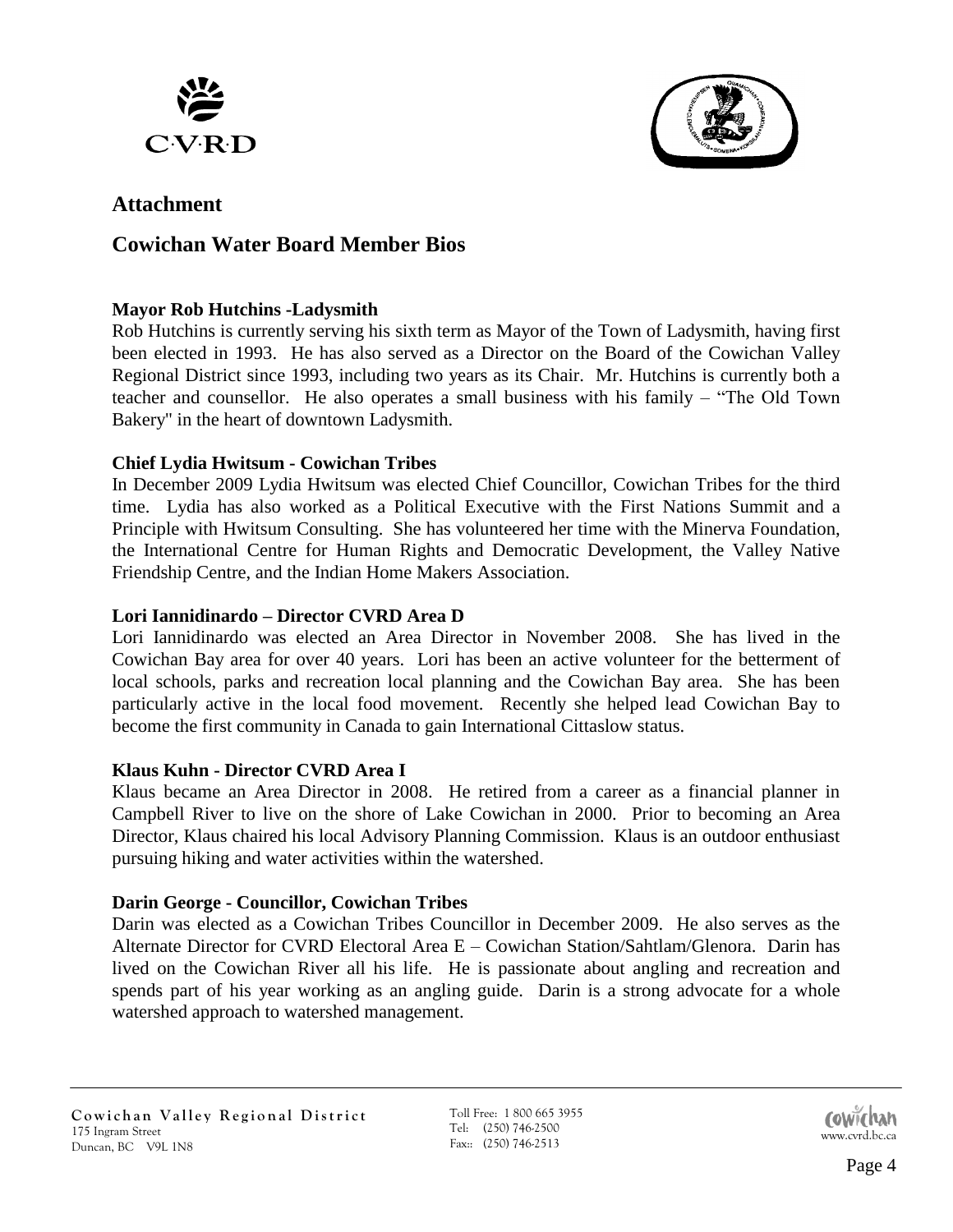



#### **The Honourable David Anderson – Retired Member of Parliament**

David Anderson's experiences include an Olympic silver medal (rowing), foreign service, environmental consultant, professor, Member of the BC Legislature, and Member of Parliament. David was elected as an MP six times and held four Cabinet portfolios including Transport, Fisheries and Oceans and Revenue. In addition he was Canada's longest standing Environment Minister. A fisherman, David is an active outdoors enthusiast and has a special fondness for the Cowichan region. In the 1990s he was instrumental in the Cowichan River being designated as a Canadian Heritage River. David has received numerous awards and two honorary degrees for his support for the environment.

## **Mayor Ross Forrest – Lake Cowichan**

Ross Forrest was elected as the Mayor of Lake Cowichan in November 2008. Ross was born and raised in that community. He spent much of his working life in logging camps often as the Camp Chair or Safety Chair. He currently works for the Municipality of North Cowichan's Parks and Recreation Department. Ross continues to be active in and supportive of recreation and sports as well as other initiatives that contribute to a strong community.

## **Dr. Bruce Fraser – Chair, Forest Practices Board**

Bruce has chaired the province's Forest Practices Board since 2003. He will complete his tenure in that position on March 31, 2010. Bruce has extensive experience as a consultant specializing in land use planning, community economic development and institutional management in Canada and internationally. He has served as President of Selkirk College in the West Kootenays and of Malaspina College on Vancouver Island. He is also a founding board member of the West Coast Community Leadership Training Society. Bruce and his wife live in the Region and he is an active member of the CVRD's Environment Commission.

#### **Tim Kulchyski - Natural Resource Consultant**

Tim has worked with a variety of clients assessing upland, freshwater and marine ecosystems for 15 years. His work often involves examining the impacts of development on cultural values. Recently he participated in a program to control invasive plants in the watershed. Tim has travelled extensively studying the interaction between resource issues and cultural heritage. Over the past five years he was involved in a major Hul'qumi'num language revitalization initiative.

#### **Don Radford, Area Director -South Coast, Fisheries and Oceans Canada (DFO)**

Don has worked for DFO since the late 1970s. He worked in various enforcement and biologist positions before becoming Manager of Aboriginal Fisheries and then North Coast Area Director in the 1990s. Subsequently Don served in senior management positions at DFO Regional Headquarters in Vancouver. In early 2008, he accepted the position of South Coast Area Director working out of Nanaimo. In his spare time Don enjoys paddle sports, cycling, photography and family.

Toll Free: 1 800 665 3955 Tel: (250) 746-2500 Fax:: (250) 746-2513<br>Fax:: (250) 746-2513